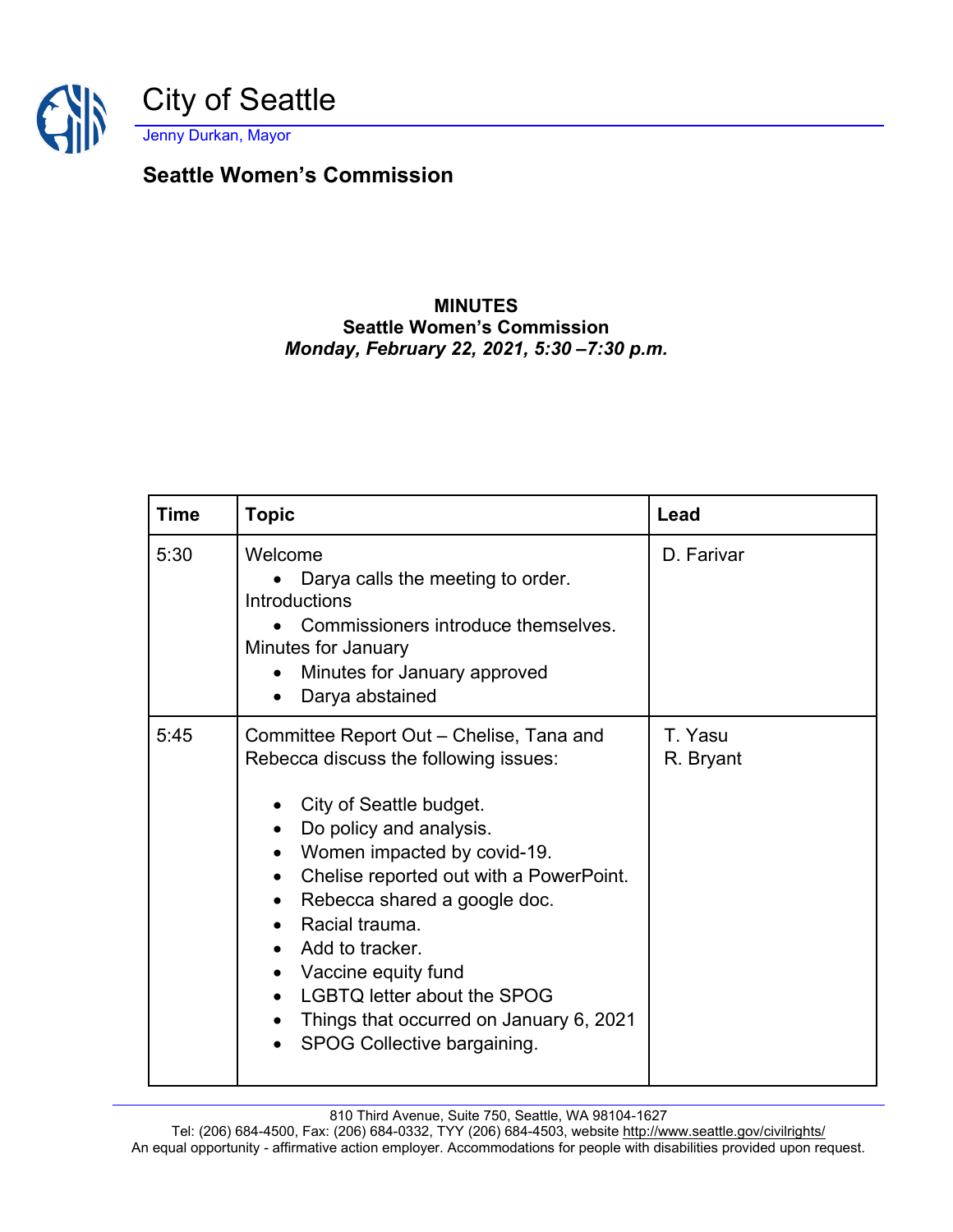| 6:15 | <b>Work Plan Process</b>                                                                                                                                                                                                                                                                                                                                                                                                                                                                                                                                                                                                                                                                                                                                                                                                                                                                                                                                                   | D. Farivar             |
|------|----------------------------------------------------------------------------------------------------------------------------------------------------------------------------------------------------------------------------------------------------------------------------------------------------------------------------------------------------------------------------------------------------------------------------------------------------------------------------------------------------------------------------------------------------------------------------------------------------------------------------------------------------------------------------------------------------------------------------------------------------------------------------------------------------------------------------------------------------------------------------------------------------------------------------------------------------------------------------|------------------------|
|      | Starts with work plan process.<br>Reimagining our work<br><b>Covid Response and Relief</b><br>Hope that folks have been meeting<br>regarding these areas.                                                                                                                                                                                                                                                                                                                                                                                                                                                                                                                                                                                                                                                                                                                                                                                                                  |                        |
| 6:20 | <b>State Legislative Update</b><br>Biggest thing 6 <sup>th</sup> week of session last<br>week. Full time floor action happened<br>today up to March 9th.<br>Unpaid renter evictions we should<br>engage on.<br>Who is interested in testifying and which<br>$\bullet$<br>bills do we want to testify on?<br>Jennifer will send a tracker to Rebecca.<br>$\bullet$<br>Darya is happy to help with advocacy to<br>prepare with writing and work behind the<br>scenes.<br>Legislative Session is over in April.<br>Rebecca and Diya will head this effort<br>and she asks folks to contact her about<br>their interest and then they will come<br>back with the list and they will vote on<br>them.<br>Darya recommended the above plan.<br>Jennifer will join the State Legislative<br>update and Jennifer is welcomed to the<br>group.<br>Anyone else have any legislation to bring<br>forward?<br>There is a lot going on regarding<br>domestic violence 1120 HB 5-6 pages | D. Khanna<br>R. Bryant |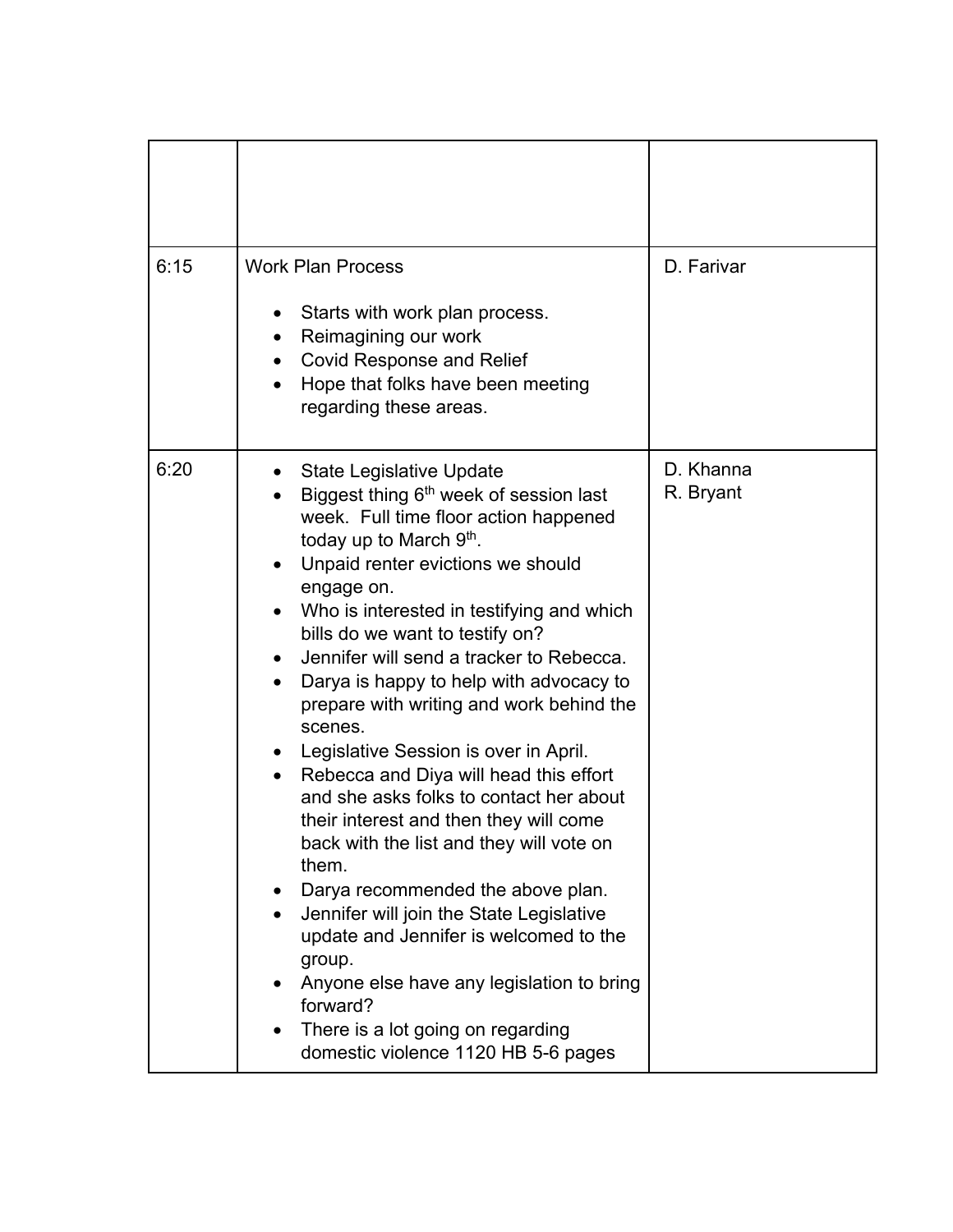|      | massive bill. 5-6 types of statutes all<br>together. One is a program as it relates<br>to populations of disabled persons is one<br>of them.<br>Bill about cohesion and be able to<br>charge folks for this. Very real and very<br>difficult to have that conversation. Some<br>feel it may be used against survivors.<br>Last week was AA legislative day (Tana<br>Yasu speaks on this)<br>Major domestic violence is on the rise.<br>Tana will continue to reach out to this<br>group.<br>No knew Washington JM Wong chat<br>$\bullet$<br>Google HB 1076. JM Wong chat<br>Legislative  day groups let us know<br>about them send to Rebecca.<br>Darya – how to sign in for testimony<br>Darya will share the link in the chat. |                  |
|------|----------------------------------------------------------------------------------------------------------------------------------------------------------------------------------------------------------------------------------------------------------------------------------------------------------------------------------------------------------------------------------------------------------------------------------------------------------------------------------------------------------------------------------------------------------------------------------------------------------------------------------------------------------------------------------------------------------------------------------|------------------|
| 6:35 | Restructuring not here to report on it.<br>Stay with our new structure.                                                                                                                                                                                                                                                                                                                                                                                                                                                                                                                                                                                                                                                          | R. Carter        |
| 6:55 | <b>Outreach Update</b><br><b>Recruitment Announcement</b><br>Ask folks to reach out to two people and<br>send the posting to them to be on the<br>commission and want to use your<br>contacts.<br>Whitney put together two together flyers<br>and she will send after the meeting.                                                                                                                                                                                                                                                                                                                                                                                                                                               | D. Farivar       |
|      | Women's history month. What do you all<br>want to do as we should do something?<br>Inclusive to women and shine some love<br>on them and recognize them and their<br>contributions.                                                                                                                                                                                                                                                                                                                                                                                                                                                                                                                                              | <b>Tana Yasu</b> |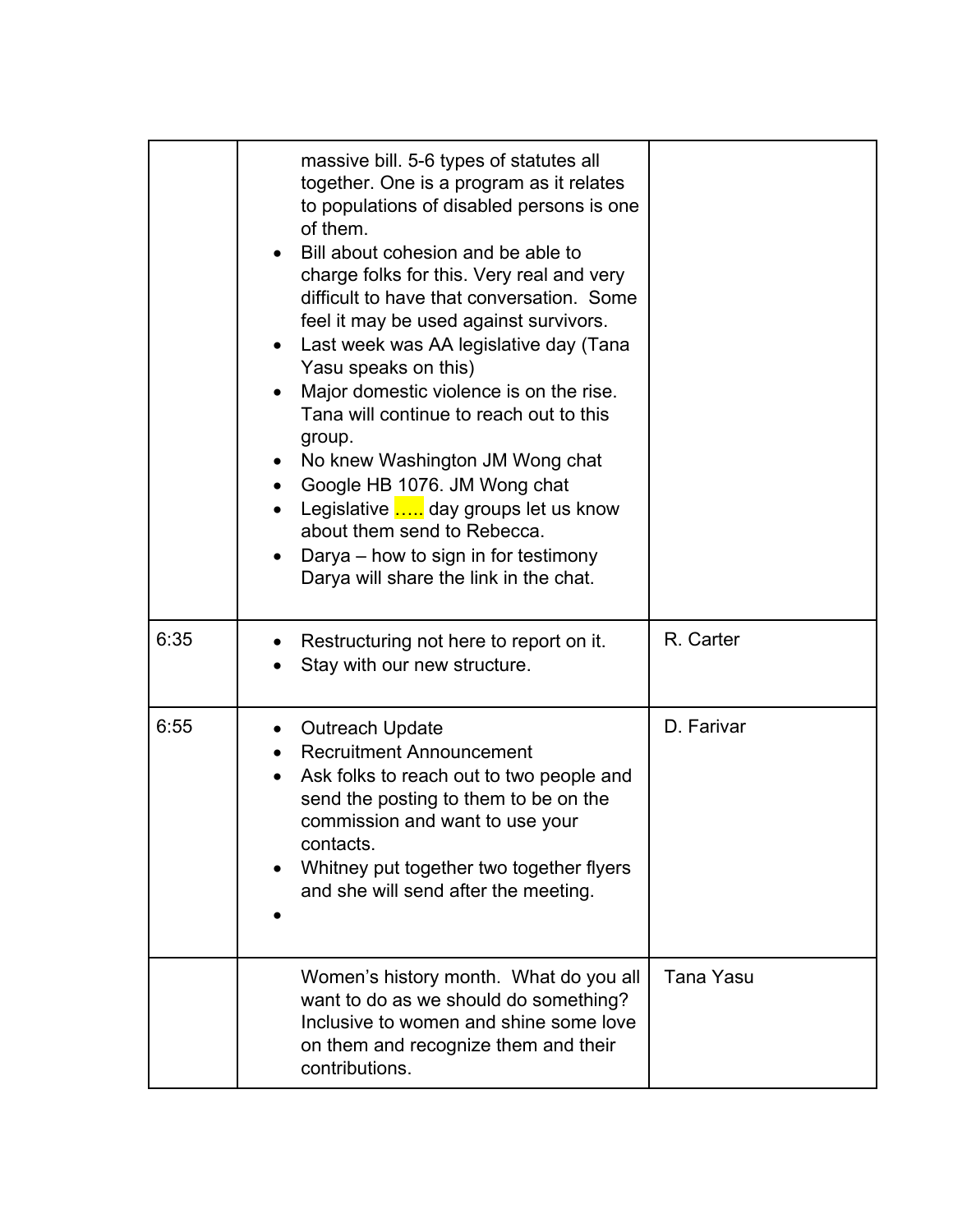|      | Sounds like a good thing for the<br>communications team and social<br>meeting. Women scientist leading on<br>Covid-19. Feature them on the website<br>as we recruit.<br>Send in your women that we can share.<br>Send a picture and their story.<br>Communications team helping out. |       |
|------|--------------------------------------------------------------------------------------------------------------------------------------------------------------------------------------------------------------------------------------------------------------------------------------|-------|
|      | 5-chairs meeting                                                                                                                                                                                                                                                                     |       |
|      | All commission working together and go on<br>rainier radio show and do it quarterly or<br>monthly. Share the Commissions work to the<br>community.                                                                                                                                   |       |
|      | Excited to a fresh start and filling up their<br>commission.                                                                                                                                                                                                                         |       |
|      | Share the recruitment and expand outreach.<br>Invite each commission to each other's<br>meeting.                                                                                                                                                                                     |       |
|      | Reach out to the 5-chairs.                                                                                                                                                                                                                                                           |       |
|      | Whitney and Jamilah are on the<br>communications team. Prepare a spreadsheet<br>with names and links and we can create<br>graphics and things like that. Jamilah will send<br>out the spreadsheet.                                                                                   |       |
|      | Try to reach out and include all women.                                                                                                                                                                                                                                              |       |
|      |                                                                                                                                                                                                                                                                                      |       |
| 7:15 | <b>SOCR Report: Marta reports that:</b>                                                                                                                                                                                                                                              | Marta |
|      | Tana Yasu will be re-appointed on<br>Friday, February 26, 2021, 9:30a.                                                                                                                                                                                                               |       |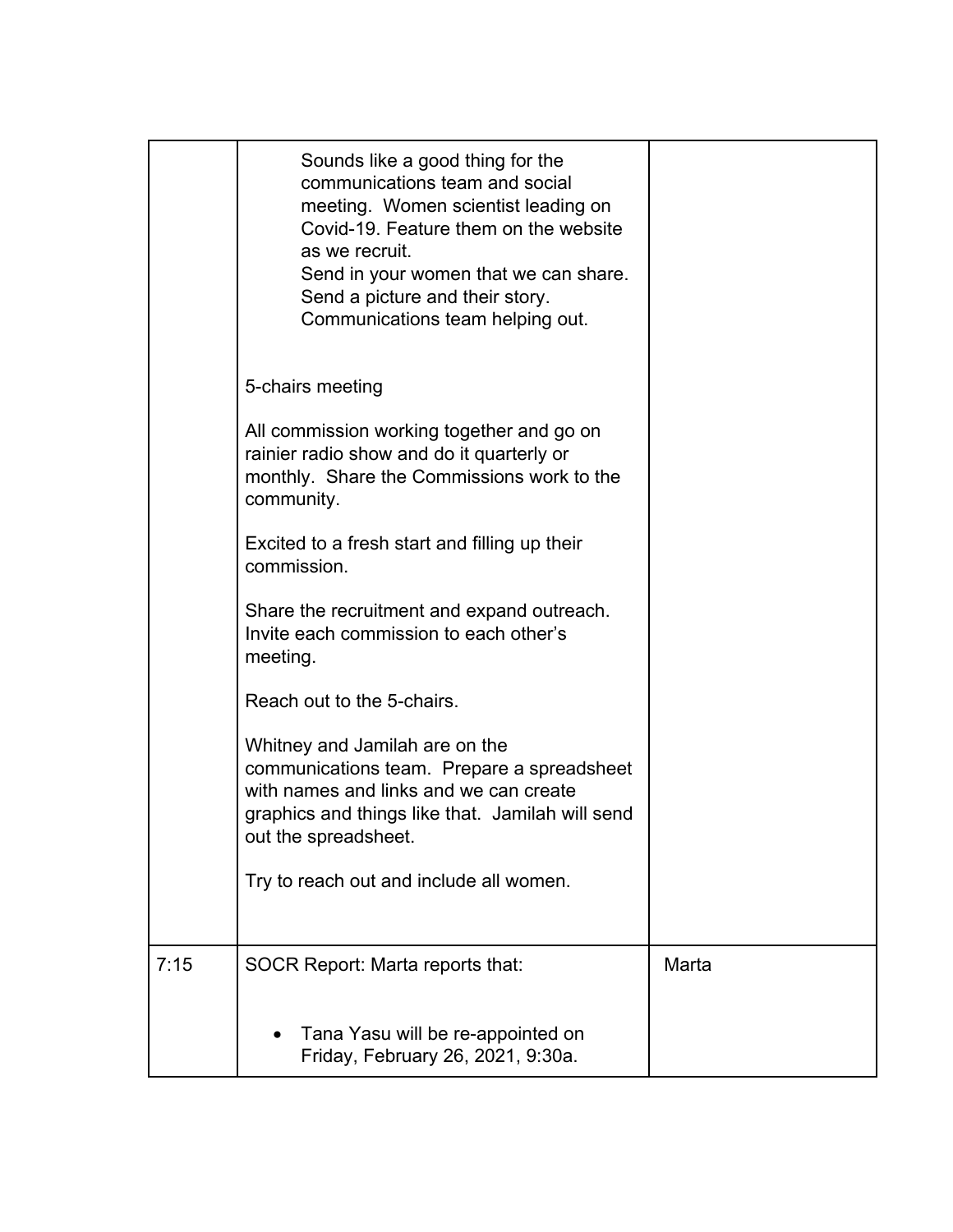| Recruitment is well under way and we<br>have received several applications. They<br>have been forwarded to the Co-Chairs.<br>Recruitment will be extended to March<br>26, 2021. Please send the recruitment<br>announcement to your contacts and<br>those that might be interested in<br>applying.<br>Marta will be out for the month of March<br>on leave and Caedmon Cahill will be<br>filling in while she is out. |  |
|-----------------------------------------------------------------------------------------------------------------------------------------------------------------------------------------------------------------------------------------------------------------------------------------------------------------------------------------------------------------------------------------------------------------------|--|
| Policy teamwork                                                                                                                                                                                                                                                                                                                                                                                                       |  |
| JM Wong reported on the following:                                                                                                                                                                                                                                                                                                                                                                                    |  |
| Participatory Budgeting presentation to<br><b>City Council by Black Brilliance</b><br>Research Project is on Friday at 930a.                                                                                                                                                                                                                                                                                          |  |
| 1\$ million disbursement through<br>Collaborative grant making to two<br>organizations that are building<br>alternatives to incarceration for Black<br>youth.                                                                                                                                                                                                                                                         |  |
| Criminal Legal System Realignment<br>-<br>Task Force is consolidating<br>recommendations for City's institutional<br>players related to the criminal legal<br>system.                                                                                                                                                                                                                                                 |  |
| Meeting adjourned at 6:36.                                                                                                                                                                                                                                                                                                                                                                                            |  |
|                                                                                                                                                                                                                                                                                                                                                                                                                       |  |